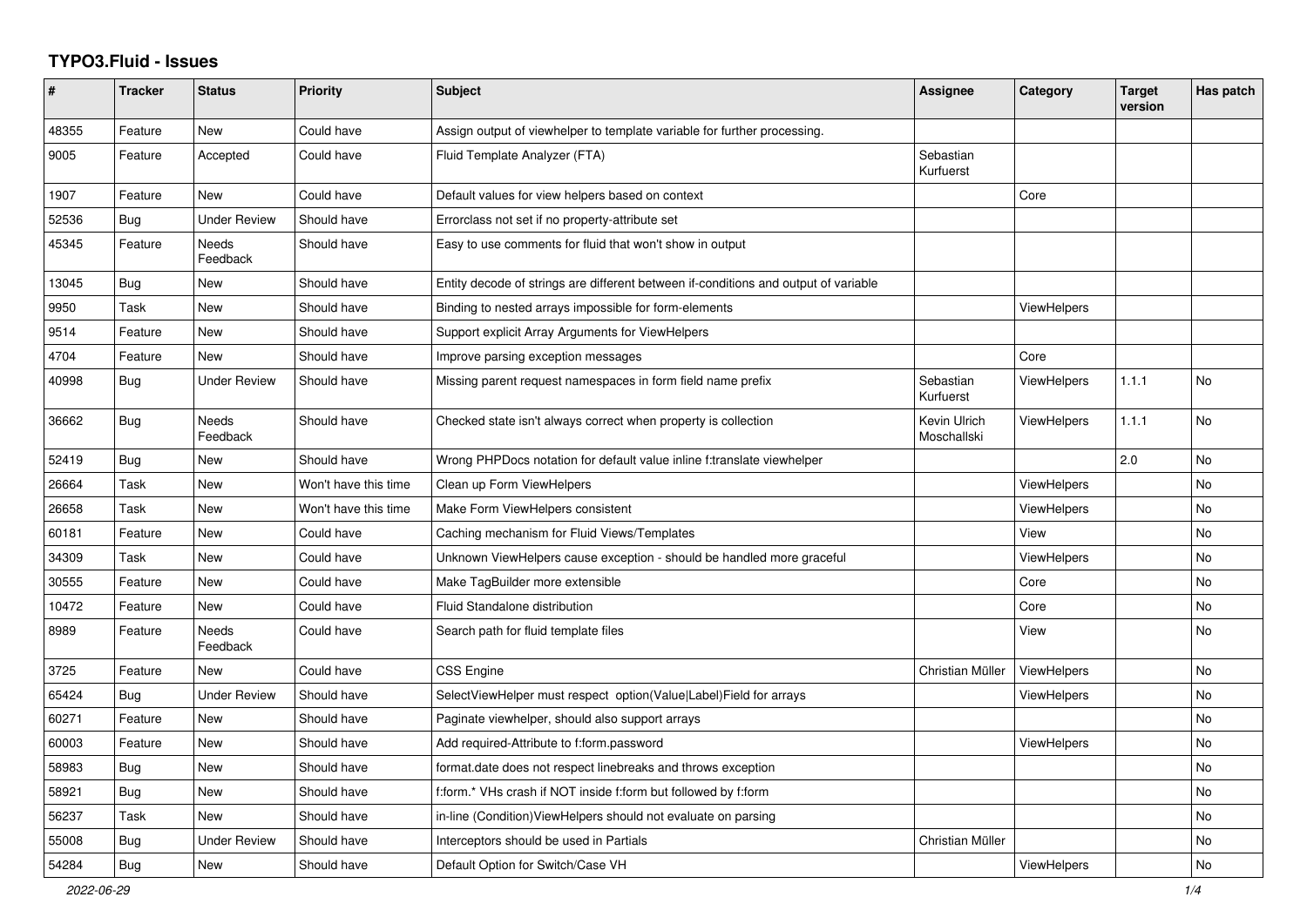| #     | <b>Tracker</b> | <b>Status</b>       | <b>Priority</b> | Subject                                                                                       | <b>Assignee</b>       | Category    | <b>Target</b><br>version | Has patch |
|-------|----------------|---------------------|-----------------|-----------------------------------------------------------------------------------------------|-----------------------|-------------|--------------------------|-----------|
| 54195 | Task           | New                 | Should have     | Rename and move FormViewHelper's errorClass value, currently 'f3-form-error'                  | Adrian Föder          | ViewHelpers |                          | <b>No</b> |
| 53806 | Bug            | <b>Under Review</b> | Should have     | Paginate widget maximumNumberOfLinks rendering wrong number of links                          | Bastian<br>Waidelich  | Widgets     |                          | No        |
| 52640 | Feature        | <b>Under Review</b> | Should have     | Create an UnlessViewHelper as opposite to the IfViewHelper                                    | Marc Neuhaus          |             |                          | <b>No</b> |
| 52591 | Bug            | New                 | Should have     | The Pagination Widget broken for joined objects                                               |                       |             |                          | No        |
| 51277 | Feature        | <b>New</b>          | Should have     | ViewHelper context should be aware of actual file occurrence                                  |                       |             |                          | <b>No</b> |
| 50888 | Bug            | <b>Under Review</b> | Should have     | WSOD by changing name of section and if Fluid caches are generated                            |                       |             |                          | No        |
| 49756 | Feature        | <b>Under Review</b> | Should have     | Select values by array key in checkbox viewhelper                                             |                       |             |                          | No        |
| 49600 | Bug            | <b>New</b>          | Should have     | f:form tag shown as a HTML on frontend                                                        |                       | ViewHelpers |                          | No        |
| 47669 | Task           | <b>New</b>          | Should have     | FormViewHelper does not define the default request method                                     |                       |             |                          | No        |
| 47006 | Bug            | <b>Under Review</b> | Should have     | widget identifier are not unique                                                              |                       |             |                          | No        |
| 46545 | Feature        | New                 | Should have     | Better support for arrays in options of SelectViewHelper                                      |                       |             |                          | No        |
| 46257 | Feature        | <b>Under Review</b> | Should have     | Add escape sequence support for Fluid                                                         |                       | Core        |                          | No        |
| 46091 | Task           | Needs<br>Feedback   | Should have     | Show source file name and position on exceptions during parsing                               |                       |             |                          | No        |
| 45394 | Task           | New                 | Should have     | Forwardport Unit test for standalone view                                                     |                       | View        |                          | No        |
| 45153 | Feature        | <b>New</b>          | Should have     | f:be.menus.actionMenuItem - Detection of the current select option is insufficient            |                       |             |                          | No        |
| 43072 | Task           | New                 | Should have     | Remove TOKENS for adding templates fallback in Backporter                                     |                       | View        |                          | No        |
| 43071 | Task           | New                 | Should have     | Remove TOKENS for adding fallback teplates in B                                               |                       |             |                          | <b>No</b> |
| 42743 | Task           | New                 | Should have     | Remove inline style for hidden form fields                                                    |                       |             |                          | No        |
| 42397 | Feature        | New                 | Should have     | Missing viewhelper for general links                                                          |                       |             |                          | No        |
| 40081 | Feature        | <b>New</b>          | Should have     | Allow assigned variables as keys in arrays                                                    |                       |             |                          | No        |
| 39990 | Bug            | New                 | Should have     | Same form twice in one template: hidden fields for empty values are only rendered<br>once     |                       | Core        |                          | No        |
| 39936 | Feature        | <b>New</b>          | Should have     | registerTagAttribute should handle default values                                             |                       | ViewHelpers |                          | No        |
| 38130 | Feature        | New                 | Should have     | Checkboxes and multiple select fields should have an assignable default value                 |                       |             |                          | No        |
| 37619 | Bug            | New                 | Should have     | Fatal Error when using variable in name attribute of Section ViewHelper                       |                       | ViewHelpers |                          | <b>No</b> |
| 37095 | Feature        | New                 | Should have     | It should be possible to set a different template on a Fluid TemplateView inside an<br>action | Christopher<br>Hlubek |             |                          | No        |
| 36655 | Bug            | New                 | Should have     | Pagination Links                                                                              |                       | Widgets     |                          | No        |
| 36410 | Feature        | New                 | Should have     | Allow templates to send arguments back to layout                                              |                       | ViewHelpers |                          | No        |
| 34682 | Bug            | <b>Under Review</b> | Should have     | Radio Button missing checked on validation error                                              |                       | ViewHelpers |                          | No        |
| 33394 | Feature        | Needs<br>Feedback   | Should have     | Logical expression parser for BooleanNode                                                     | <b>Tobias Liebig</b>  | Core        |                          | No        |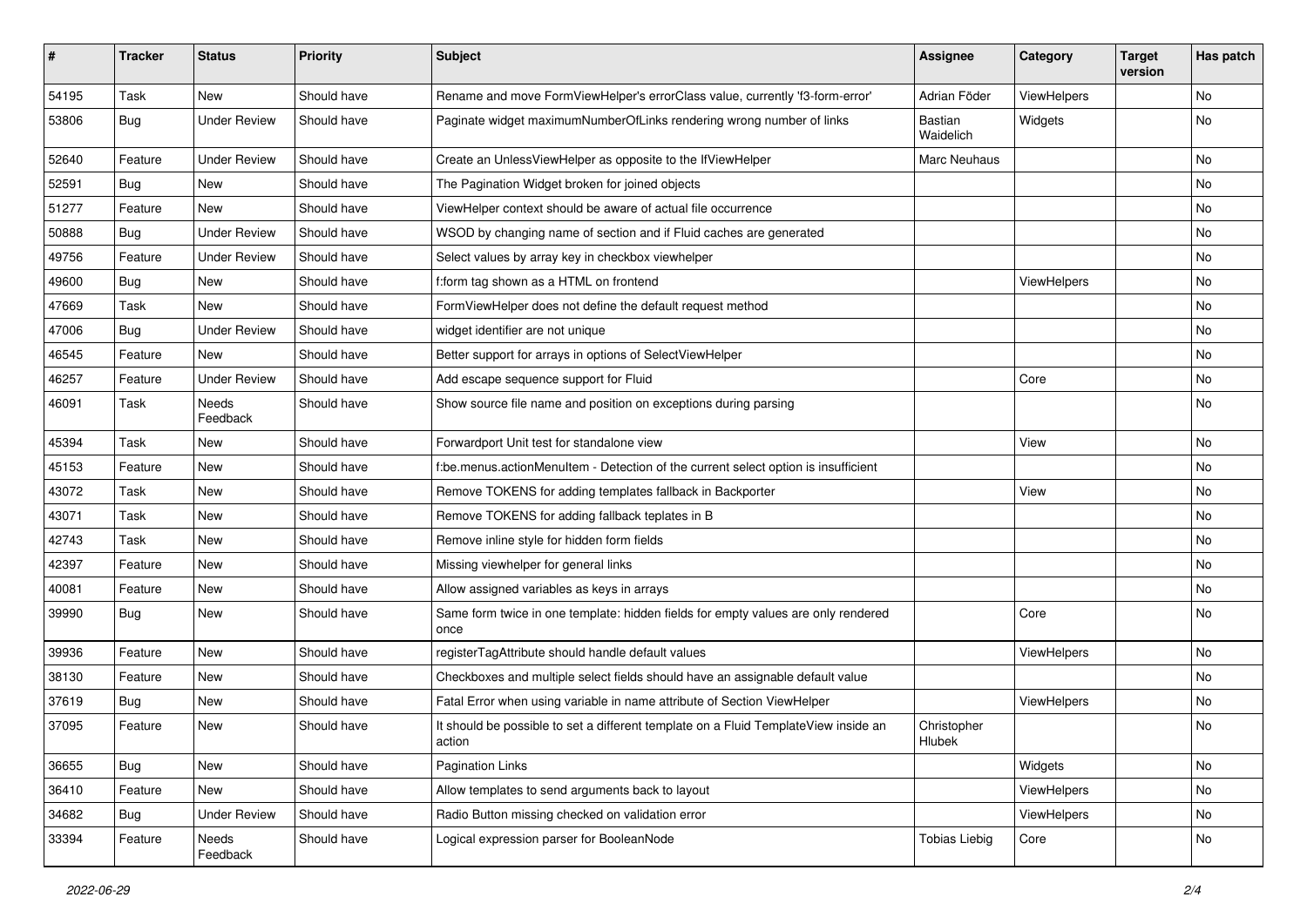| $\pmb{\#}$ | <b>Tracker</b> | <b>Status</b>       | <b>Priority</b> | Subject                                                                                                     | <b>Assignee</b>        | Category    | <b>Target</b><br>version | Has patch |
|------------|----------------|---------------------|-----------------|-------------------------------------------------------------------------------------------------------------|------------------------|-------------|--------------------------|-----------|
| 33215      | Feature        | New                 | Should have     | RFC: Dynamic values in ObjectAccess paths                                                                   |                        |             |                          | No        |
| 31955      | Feature        | New                 | Should have     | f:uri.widget                                                                                                |                        | Widgets     |                          | No        |
| 28554      | Bug            | New                 | Should have     | (v4) implement feature flag to disable caching                                                              |                        |             |                          | No        |
| 28553      | Bug            | New                 | Should have     | improve XHProf test setup                                                                                   |                        |             |                          | No        |
| 28552      | Bug            | New                 | Should have     | (v5) write ViewHelper test for compiled run; adjust functional test to do two passes<br>(uncached & cached) |                        |             |                          | No        |
| 28551      | Bug            | Accepted            | Should have     | (v4) backport VHTest                                                                                        | Sebastian<br>Kurfuerst |             |                          | No        |
| 28550      | Bug            | New                 | Should have     | (v4) make widgets cacheable, i.e. not implement childnodeaccess interface                                   |                        |             |                          | No        |
| 28549      | Bug            | New                 | Should have     | make widgets cacheable, i.e. not implement childnodeaccess interface                                        |                        |             |                          | No        |
| 12863      | <b>Bug</b>     | New                 | Should have     | Attributes of a viewhelper can't contain a '-'                                                              | Sebastian<br>Kurfuerst | Core        |                          | No        |
| 10911      | Task           | New                 | Should have     | Tx_Fluid_ViewHelpers_Form_AbstractFormViewHelper->renderHiddenIdentityField<br>should be more reliable      |                        | ViewHelpers |                          | No        |
| 8648       | Bug            | New                 | Should have     | format.crop ViewHelper should support all features of the crop stdWrap function                             |                        | ViewHelpers |                          | No        |
| 8491       | Task           | Needs<br>Feedback   | Should have     | link.action and uri.action differ in absolute argument                                                      | Karsten<br>Dambekalns  | ViewHelpers |                          | No        |
| 5933       | Feature        | Accepted            | Should have     | Optional section rendering                                                                                  | Sebastian<br>Kurfuerst | ViewHelpers |                          | No        |
| 3481       | Bug            | New                 | Should have     | Use ViewHelperVariableContainer in PostParseFacet                                                           |                        | Core        |                          | No        |
| 3291       | Feature        | Needs<br>Feedback   | Should have     | Cacheable viewhelpers                                                                                       |                        |             |                          | No        |
| 59057      | Bug            | Under Review        | Must have       | Hidden empty value fields shoud be disabled when related field is disabled                                  | Bastian<br>Waidelich   | ViewHelpers |                          | No        |
| 57885      | Bug            | <b>New</b>          | Must have       | Inputs are cleared from a second form if the first form produced a vallidation error                        |                        |             |                          | <b>No</b> |
| 51100      | Feature        | New                 | Must have       | Links with absolute URI should have the option of URI Scheme                                                |                        | ViewHelpers |                          | No        |
| 49038      | Bug            | New                 | Must have       | form.select does not select the first item if prependOptionValue is used                                    |                        |             |                          | No        |
| 40064      | Bug            | New                 | Must have       | Multiselect is not getting persisted                                                                        |                        | ViewHelpers |                          | No        |
| 38369      | Bug            | New                 | Must have       | Resource ViewHelpers should not fall back to request package                                                |                        | View        |                          | No        |
| 33628      | <b>Bug</b>     | Needs<br>Feedback   | Must have       | Multicheckboxes (multiselect) for Collections don't work                                                    | Christian Müller       | ViewHelpers |                          | No        |
| 33551      | Bug            | New                 | Must have       | View helper values break out of a partial scope                                                             | Sebastian<br>Kurfuerst | Core        |                          | No        |
| 27607      | Bug            | New                 | Must have       | Make Fluid comparisons work when first element is STRING, second is NULL.                                   |                        | Core        |                          | No        |
| 5636       | Task           | <b>Under Review</b> | Must have       | Form RadioViewHelper and CheckBoxViewHelper miss check for existing object<br>before it is accessed.        |                        |             |                          | No        |